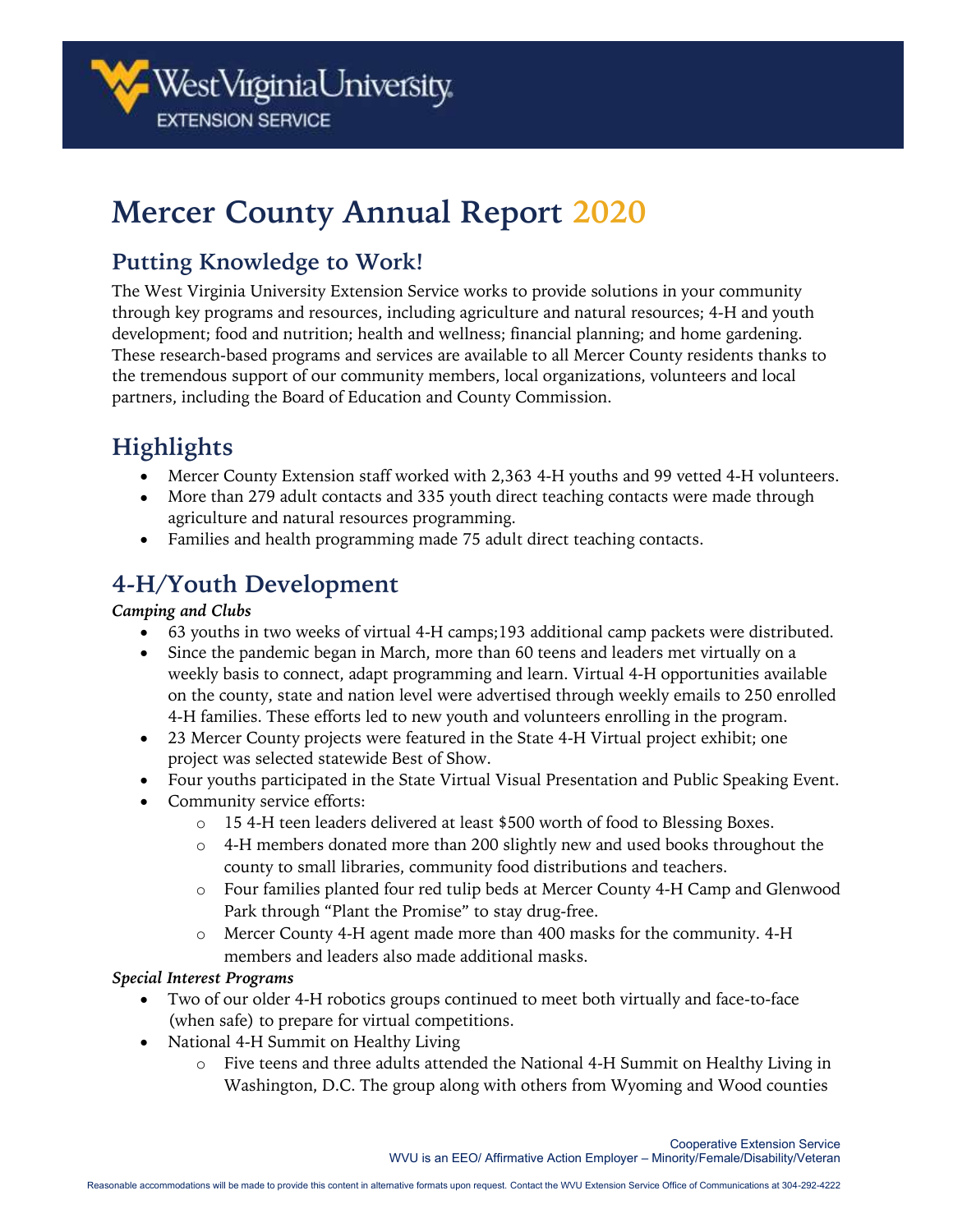identified problems that need addressed in their communities, which were issues related to mental health and drug abuse.

o The group planned and executed the first Snowflake Conference on Mental Health (held virtually) with 30 participants. Their work has been presented nationally and will continue to address mental health and drug abuse issues in our state and nation.

### **Agriculture and Natural Resources**

#### *Risk Management*

- 336 hogs were brought into Mercer County (105,840 pounds live weight) yielding approximately 74,088 pounds of affordable high-quality meat for 99 families.
- 34 participants are currently enrolled in the winter virtual Annie's Project class.
- Three risk management dinner meetings were held in 2020 with a total attendance of 113.
- Presented to 23 individuals at the Small Farm Conference on the topic of food safety.

#### • *Horticulture and Local Foods*

- The Mercer County ANR agent served as the state coordinator for the Beginning Gardener Program series, releasing 18 peer-reviewed fact sheets, videos and weekly Facebook posts.
- Distributed 3,000 garden calendars throughout Mercer County.
- 25,000 people statewide (600 people in Mercer County) participated in the Grow This program.
- Packed 660 kids seed kits for distribution at schools in Mercer and Summers counties.
- Supplied seeds for more than 20 Blessing Boxes county-wide.
- Provided support and training for the Tailgate Market, which provided income to 16 local farm families generating \$26,000 in revenue.

#### *Master Gardeners*

- 15 Mercer County Master Gardeners completed 511 volunteer hours.
- *Youth Agriculture*
	- Developed and presented wildlife curriculum for 4-H enrichment training for teachers. 24 faculty attended the train-the-trainer program, and the curriculum is offered to classrooms across the state.
	- Presented Plant & Animals curriculum for statewide virtual Cloverbud programs.

#### *Safety and Health*

• 255 students participated in virtual Safety Day at Mercer Elementary learning about safety in and around homes.

### **Families and Health**

#### *FARMacy*

- One of 10 counties in \$600,000 Walmart Foundation "Appetite for a Healthier Future" grant.
- Partnered with Bluestone Valley Health Center to monitor health issues, teach nutritional lessons and provide fresh produce weekly for 15 weeks to 30 members of the community.

#### *Dining with Diabetes*

Partnered with the Princeton Community Hospital and Princeton Health & Fitness Center to teach the Dining with Diabetes program to 30 attendees.

#### *Community Classes*

• 5 individuals participated in a webinar on holiday food safety for CASE Headstart.